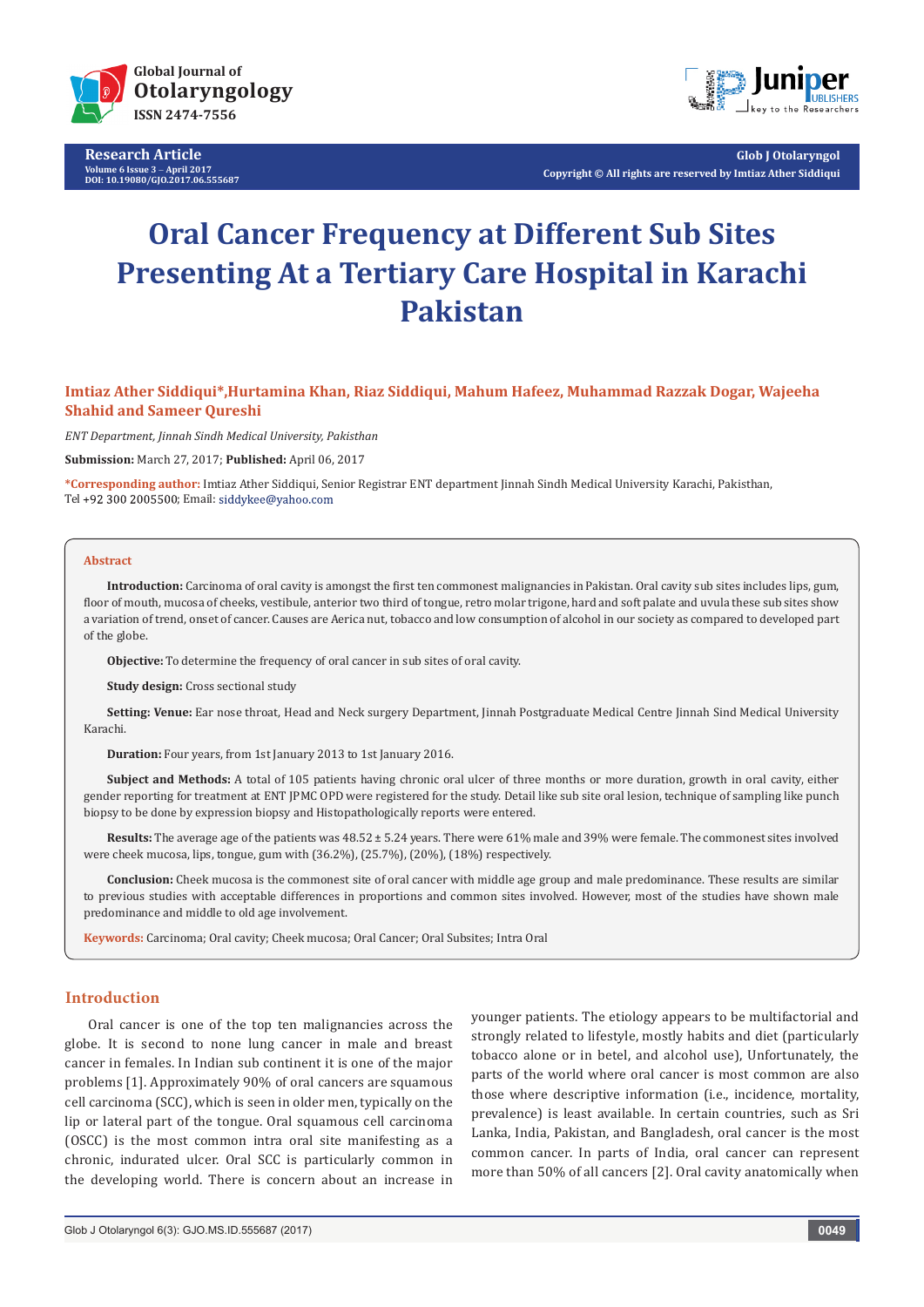mapped out, extends from the skin vermillion junction lips to the junction of soft and hard plate above and to circum vallate papillae below [3].

Oral cavity sub sites includes lips, gum, floor of mouth, mucosa of cheeks, vestibule, anterior two third of tongue, retro molar trigone, hard and soft palate and uvula [4] these sub sites show a variation of trend, onset of cancer nut, tobacco and low consumption of alcohol in our society as compared to developed part of the globe. The incidence of lip cancer has decreased and is equals to the females. While an increased incidence of tongue cancer is coming up which was not in this part of the world before. A more dramatic increase in cheek cancer is being reported in both genders [5]. so trends in sub sites of oral cancer are changing. These changing trends affect the mortality rates of oral cancer so the intent of the study is to see the current trend of cancer site of oral cavity.

# **Objective**

To determine the frequency of oral cancer in sub sites of oral cavity.

**Operational definition:** Lesion in the oral cavity includes the following features:

- a. Mucosa of cheek & floor of mouth.
- b. Lips (Upper and lower lip)
- c. Tongue (Up to foramen caecum)
- d. Gums (From the teeth to Buccal mucosa)

# **Material and Methods**

**Study design:** Cross sectional study

**Setting:** Venue: Ear, Nose, Throat, Head and Neck Surgery Department, Jinnah Postgraduate Medical Centre (ENT JPMC) & Jinnah Sindh Medical University Karachi.

**Duration:** Four years, from 1<sup>st</sup> January 2013 to 1<sup>st</sup> January 2016.

**Sample Size:** 105 patients on the bases of  $p = 19\%$ ,  $d = 8\%$ with 95% Confidence interval.

**Sampling Technique:** Non-probability purposive

**Sampling Selection:**

## **Inclusion criteria:**

a. Patients with the history of ulcers in oral cavity at least since three months.

- b. Biopsy proven cases of oral cancer
- c. 18 and above up to 60 years.
- d. Either Gender

#### **Exclusion criteria:**

a. Recurrent or residual disease after surgical treatment or chemo radiotherapy

b. Patients not willing for Histo pathological analysis of oral ulcers with a history of three months/ clinically evident oral cancer.

## **Data Collection Procedure**

Patients having chronic oral ulcer of three months or more duration, growth in oral cavity, either gender reporting for treatment at ENT OPD at Jinnah Sindh Medical University, were registered for the study after informed consent. Patients with residual oral cancer post surgical / oncological treatment were not registered. Patients not willing for Histopathological analysis of their oral ulcer or growth were also not part of the study. Demographic data was entered in the Performa designed for the study. Detail like sub site oral lesion, technique of sampling like punch biopsy weredone by expression biopsy and Histopathological report was entered. A sample of such Performa is also attached.

# **Data analysis procedure**

Data was entered and analyzed in Statistical software (SPSS-10). Frequency and percentage were computed for gender, sub site of oral malignancy. Mean and standard deviation of age was calculated. Stratification was done to control effect modified like gender, age to observe the effect on outcomes.

#### **Results**



A total of 105 patients with the history of ulcer in oral cavity at least three months and biopsy proven cases of oral cancer were included in this study. Most of the patients were 45 to 50 years of age as presented in Figure 1. The average age of the patients was  $48.52 \pm 5.24$  years (95%CI: 46.65 to 49.32). There were 61% male and 39% were female as shown in Figure 2.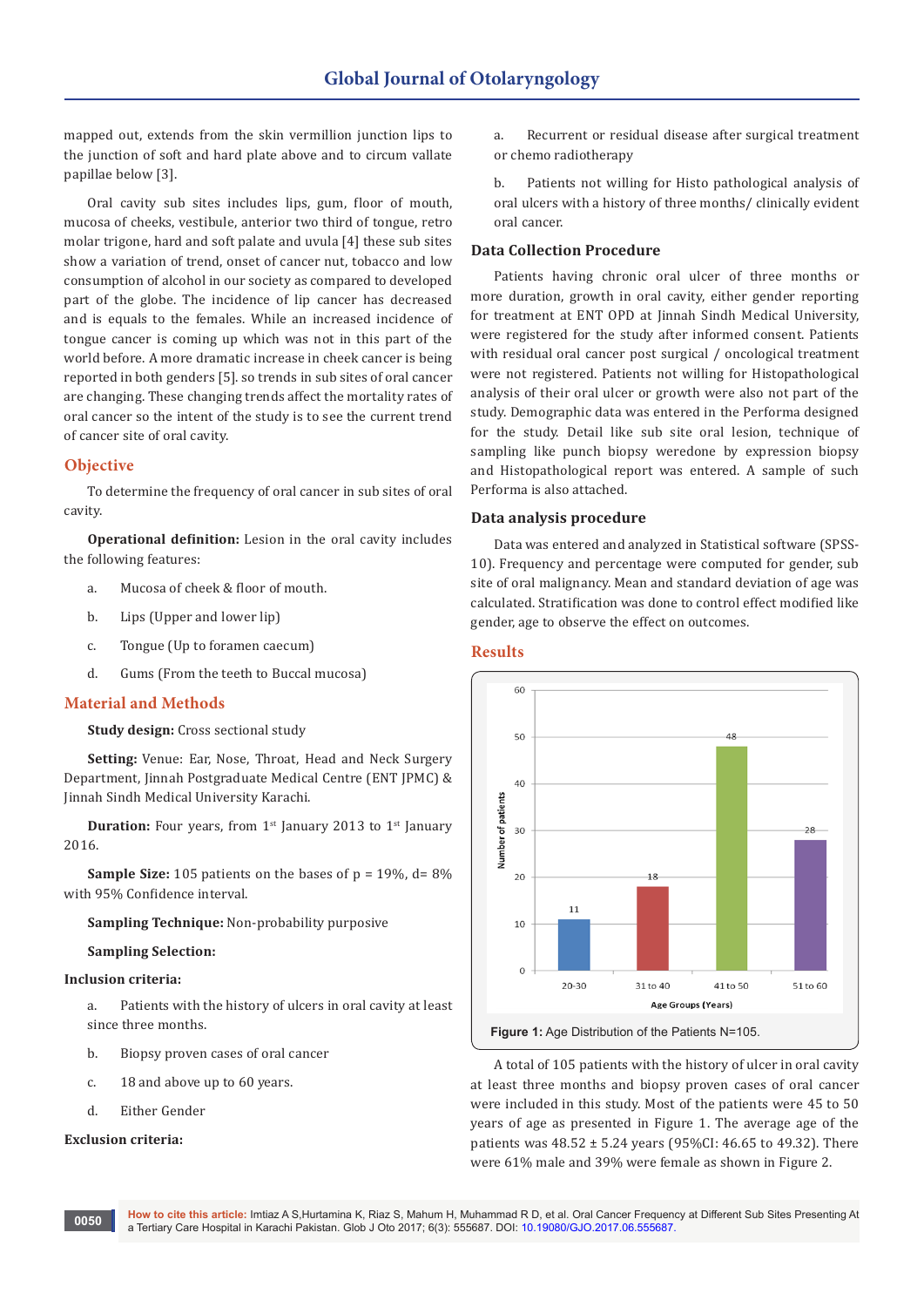



Frequency of oral cancer in sub sites of oral cavity is presented in Figure 3. The commonest sites involved were cheek mucosa, lips, tongue, gum with (36.2%), (25.7%), (20%), (18%) respectively. It was interesting to note that among the all age groups all the sub sites of oral cavity were most prevalent in middle age (41-50) years rather than young age or old age group. Similarly frequency of oral cancer in sub sites of oral cavity with respect to gender is also presented in Tables 1-3.

**Table 1:** Descriptive Statistics of Age n=105.

| <b>Statistics</b>       | Age (Years)      |  |  |
|-------------------------|------------------|--|--|
| Mean± SD                | $48.52 \pm 5.24$ |  |  |
| 95% Confidence Interval | 46.65 to 49.32   |  |  |
| Median (IQR)            | 49(8)            |  |  |
| Maximum                 | 20               |  |  |
| Minimum                 | 60               |  |  |

**Table 2:** Frequency of Oral Cancer in Sub site of Oral Cavity with respect to Age Groups.

| <b>Site of Squamous</b> |             | Age Groups (Years) |           |           |           |
|-------------------------|-------------|--------------------|-----------|-----------|-----------|
| <b>Cell Carcinoma</b>   | $\mathbf n$ | 20-30              | $31 - 40$ | $41 - 50$ | $51 - 60$ |
| <b>Buccal Cavity</b>    | 38          | 3                  | 6         | 20        | 9         |
| Lip                     | 27          | $\overline{c}$     | 5         | 10        | 10        |
| Tongue                  | 21          | 2                  | 4         | 9         | 6         |
| Gum                     | 19          | 4                  | 3         | 9         | 3         |

**Table 3:** Frequency of Oral Cancer in Sub site of Oral Cavity with respect to Gender.

| <b>Site of Squamous Cell</b><br>Carcinoma | $\mathbf n$ | Gender |        |  |
|-------------------------------------------|-------------|--------|--------|--|
|                                           |             | Male   | Female |  |
| <b>Buccal Cavity</b>                      | 38          | 23     | 15     |  |
| Lip                                       | 27          | 15     | 12     |  |
| Tongue                                    | 21          | 12     | 9      |  |
| Gum                                       | 19          | 14     | 5      |  |

# **Discussion**

Oral cancer is the third most common cancer after stomach and cervical cancer in the developing nations. Oral cancers include cancers of lips, tongue, gums, floor of mouth, cheek mucosa, palate and other parts of mouth as per international classification of diseases [6]. The prevalence of lip cancer appears to be decreasing, but the prevalence of intra-oral cancer appears to be rising in many countries, especially in younger people [7]. Incisional biopsy, when appropriately stained, is essential to confirm the diagnosis. A biopsy must be performed on any oral mucosal lesion suggestive of carcinoma, including any ulcer that does not heal within 2 - 3 weeks. Studies on oral cancers are required more in such parts of the world, where these cancers are most common.

Our study of 105 patients with 39% female and 61% male and mean of  $48.52 \pm 5.24$  years. The results found that commonest sites involved were Buccal cavity, lips, tongue, gum with (36.2%), (25.7%), (20%), (18%) respectively. It was interesting to note that among the all age groups all the sub sites of oral cavity were most prevalent in middle age (41-50) years rather than young age or old age group. Another recent study of 398 cases conducted in southern Punjab Pakistan, has slightly different results. This shows commonest site in oral cavity was Alveolus 37.9%, Tongue 31.2%, Oral mucosa 13.4%, soft palate, lips and floor of the mouth 2% to be the least [8]. These results are different from our results. The reason may be that risk factors like Pan Quid Beetle nut, Manipuri, Gutka, Gem, Tobacco chewing, Naswar consumption is more common

**How to cite this article:** Imtiaz A S,Hurtamina K, Riaz S, Mahum H, Muhammad R D, et al. Oral Cancer Frequency at Different Sub Sites Presenting At a Tertiary Care Hospital in Karachi Pakistan. Glob J Oto 2017; 6(3): 555687. DOI: [10.19080/GJO.2017.06.555687](http://dx.doi.org/10.19080/GJO.2017.06.555687). **<sup>0051</sup>**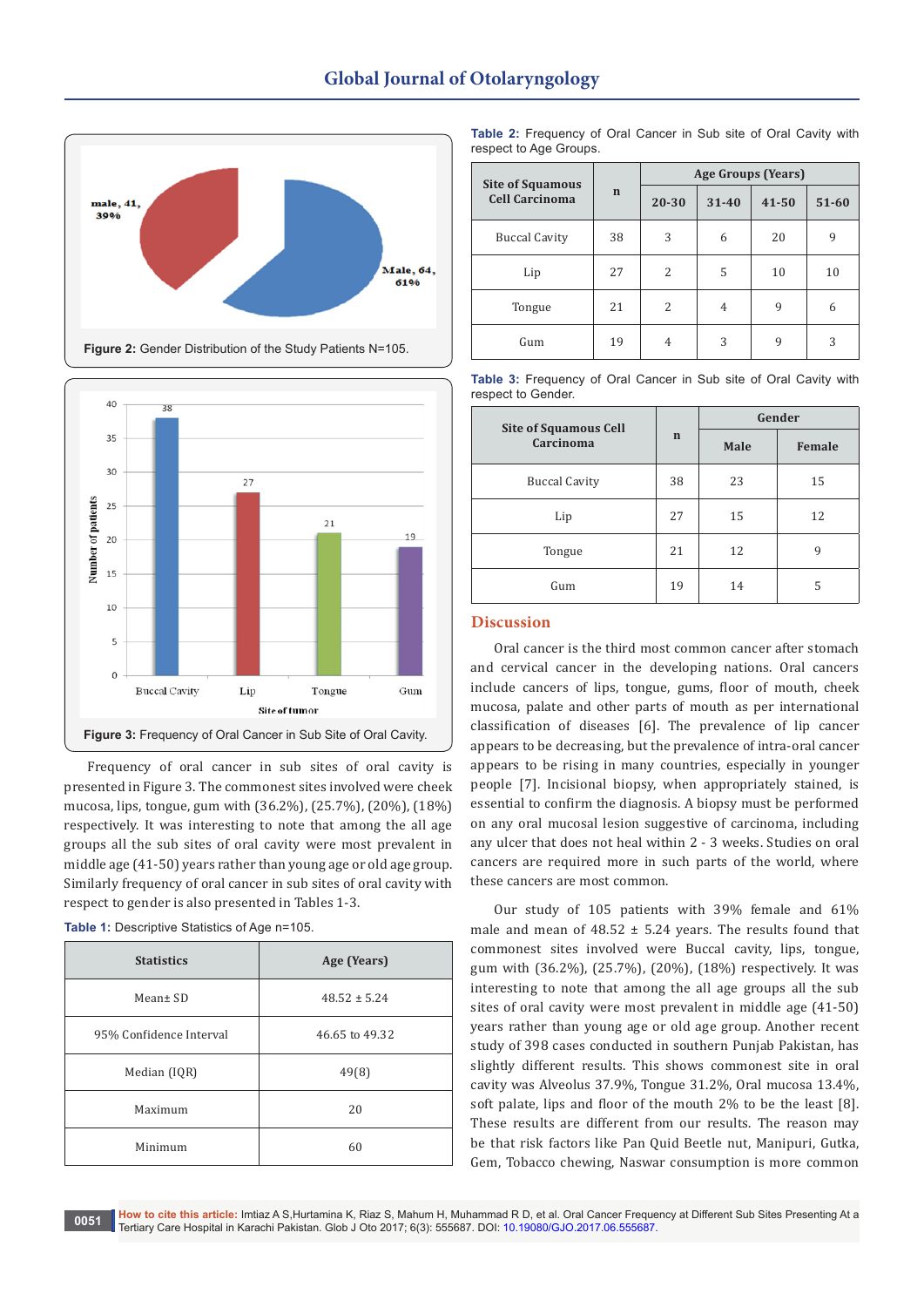in a mega city Karachi which has a population of twenty million. This needs further research on these diverse findings. Another recent study in Karachi by Akram S, results are similar to our study. This shows that maximum no.0f patients were from age group 41-50 years [9]. Involvement of comparatively younger age group in oral cancer especially cheek mucosa may be due to earlier exposure of population towards risk factors.

Cancer of the oral cavity is one of the common malignancies in developing countries. It is common in males compared to females and is usually seen after middle age. The incidence of oral cancer is increasing, however, in the younger generation in recent years. This has also been found in our study. The study by Bhat and colleagues explore the distribution of oral cavity and oropharyngeal malignancies in relation to age, sex, site, personal habits, histological type and differentiation. Out of the 100 patients studied, the majority were males. The average age was 60 years. Similarly our study with similar sample size and male predominance; however, shows majority of middle age participants with mean age around 48 years. Tobacco consumption in the form of smoking and smokeless tobacco was the common etiological factor noticed. Anatomically, more anterior parts in the oral cavity are the common sites involved. Squamous cell carcinoma was the most common histological type, with the majority of them being well differentiated [10].

Further the study also showed the Buccal mucosa was the most common site involved (22%), similarly our study also showed commonest site was Buccal cavity (36.2%). However, there were variations in proportions of other sites, as the above study found the other commonest sites as followed by oral tongue (21%) and base of tongue (10%), tonsil (9%), lip (7%) in comparison to our study lips, tongue, gum with (25.7%), (20%), (18%) respectively. The above study also finds other sites such as alveolus and hard palate (6%), Vallecula, soft palate (5%), pharyngeal wall (3%), retro molar trigone (1%), which we didn't find in our study.

The study by Marocchio and colleagues evaluate records of patients diagnosed as having OSCC between the years 1960 and 2008 was retrieved. A total of 1,564 cases were reviewed. Overall, males were more affected than females (3:1). Our study also showed male predominance in the sample of oral cavity cancer patients but with a small sample [3]. The higher incidence of oral and oropharyngeal malignancies in males may be due to the high rate of tobacco and alcohol consumption among males. Moreover, tobacco is consumed in both smoking and chewing form in males, whereas in our society, females do not usually indulge in smoking. The difference can also be attributed to more males seeking early medical consultation [11]. In contrast to above study that showed the significant increase in the rate of OSCC in patients over 80 years we observed the most prevalent age group was middle age between 41-50 years rather than old age. Also the above study found gingiva was the most affected site, but the frequency of lower lip involvement increased in the

last time period. We also found lips and gingiva involvement but the commonest prevalent site involved in our study was Buccal cavity.

Study by Wahid and colleagues in Abbottabad situated in northern region of Pakistan, explored 50 carcinoma cases, including 30 (60%) males and 20 (40%) females. Among these, 47 (94%) were diagnosed as squamous cell carcinomas, that consisted 30 (63.82%) males and 17 (36.17%) females. The other 6 % lesions were histologically diagnosed as malignant melanoma, adenocarcinoma and acinar cell carcinoma. The age of squamous cell carcinoma cases was 41-71 years. The maximum number of squamous cell carcinomas (34%) effected Buccal mucosa. The other common sites were lip (26%), tongue (21%) and gums (19%)4. Our study with comparatively large sample of 105 patients and mean age of around 48 years with majority of patients with middle age group, similarly found Buccal cavity followed by lips, tongue, gum with (36.2%), (25.7%), (20%), (18%) respectively. This close resemblance can be justified by similar geographic, cultural The results of the study are comparable with other such studies done in Pakistan and elsewhere in the world showing commonality of factors associated with the development of the disease in this region of the country, which necessitates a detailed prospective study [4]. However while analyzing for squamous cell carcinoma only results in terms of proportion are different, as reported by Ayaz and colleagues in Karachi, Pakistan.

A total of 268 oral mucosal biopsy reports were studied which constituted 6.6% of all malignant tumors reported during this period. Amongst the SCC group, 116 (43.28%) cases were well differentiated, 128 (47.76%) cases were moderately differentiated and 16 (5.97%) cases were poorly differentiated. Tongue was the commonest site involved in 116 (44%) cases followed by Buccal mucosa 88 (33.3%) cases as opposite to our study Buccal mucosa being the commonest followed by tongue. Conclusion: Squamous cell carcinoma is the predominant type of oral cancer and tongue is the commonest site of origin for these cancers. In our patients, oral cancer presented at a relatively early age group [12]. Early detection of Oral Cancer by a simple method of Toluidine blue in any clinical set up [13]. Avoidance of known risk factors like Tobacco, Pan Quad, Gutka, and Alcohol can reduce the incidence and burden of Oral Cancer.

## **Conclusion**

Our study results showed Buccal cavity is the commonest site of oral cancer with middle age group and male predominance. These results are similar to previous studies with acceptable differences in proportions and common sites involved. However, most of the studies have shown male predominance and middle to old age involvement. Based on our findings and inferences and strength and limitations, we recommend further future epidemiological studies with large sample, multiple settings and objectives to reach a firm conclusion.